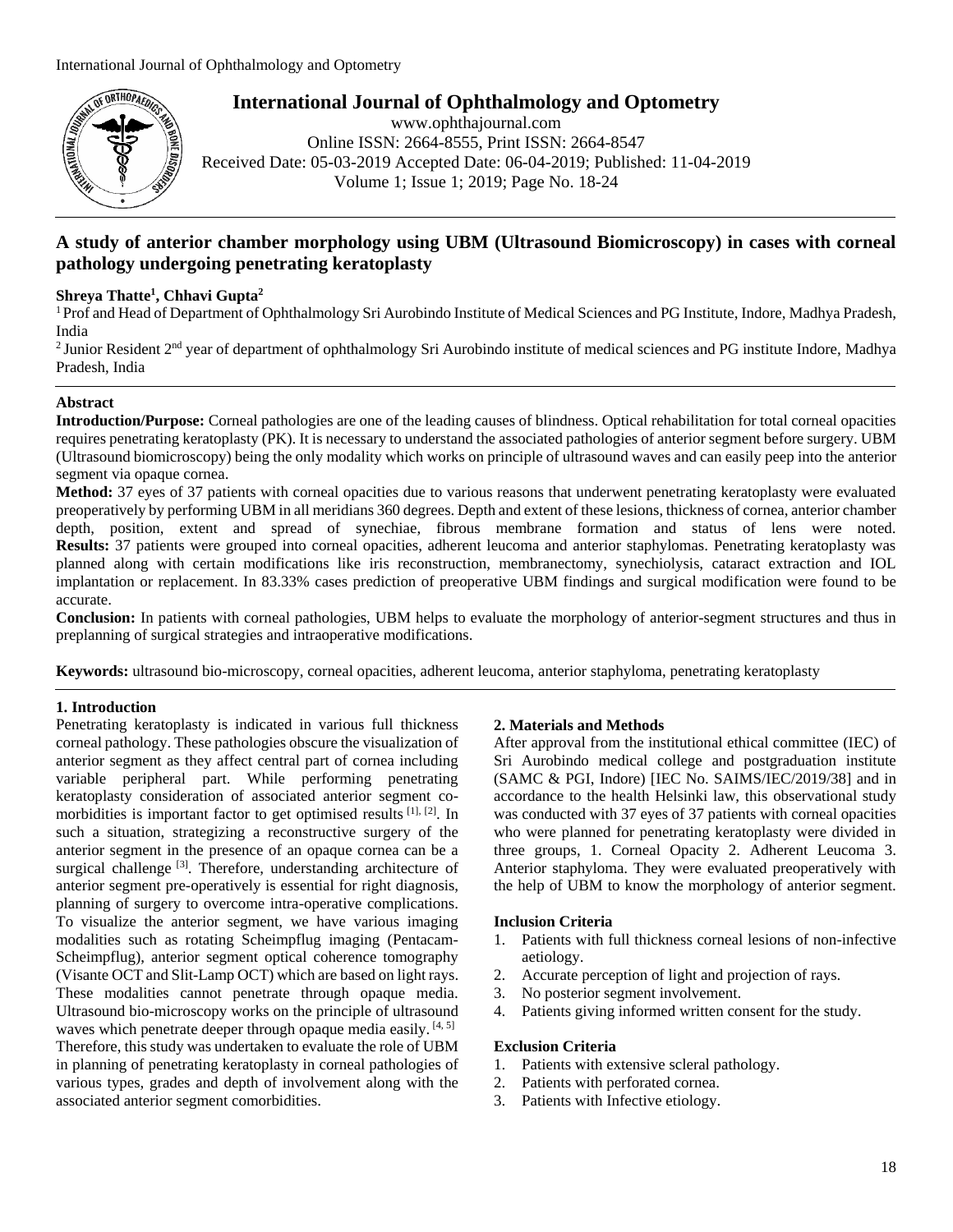Informed written consent was taken from all the patients willing to participate in the study. A detailed history was recorded to Know the course of the disease which included both ocular as well as systemic diseases, including treatment received (both medical and surgical) to understand the underlying etiopathogenesis. Complete ocular examination was carried out including visual acuity in both eyes, anterior segment details by slit-lamp microscope. B scan was done to rule out posterior segment involvement. After taking consent from the patient, ultrasound bio-microscopy (UBM) was performed using a commercially available system (Optos OTI scan 3000) with a 50- MHz transducer for detailed analysis of the anterior segment.

Scanning was performed by an ophthalmologist with the patient lying in the supine position. After topical anesthesia, a silicone rubber eyecup of the appropriate size was inserted between the lids. This cup contained distilled water or normal saline as coupling medium. All scans were performed with standard settings. All 360-degree meridians were scanned by placing the probe in appropriate position. Parameters with comorbidities describing their severity, extent, depth and location were noted down. Pre-operatively clinical photographs, UBM findings were recorded for documentation. All findings such as the corneal depth, extent, oedema and thickness along with anterior chamber depth, position of angle, anterior and posterior synechiae, iris details, lens and zonular status were taken into consideration by the operating surgeon preoperatively before performing penetrating keratoplasty and similar findings were then rectified intraoperatively. We have divided UBM findings into 3 groups just to understand modification of surgical steps in a better way – 1.) Status of cornea 2) Status of anterior chamber (AC) and iris synechiae 3) Status of lens and zonules.

# **3. Results and discussion**

## **3.1 Result**

37 patients with opaque corneal pathologies as shown in Figure 1 were evaluated in this study which were divided into 3 groups consisting of corneal opacities (12), adherent leucoma (13) and anterior staphyloma (12). Details of the grouping are depicted in table 1. Corneal opacities were found to be 12 in number. As shown in various corneal parameters in table 2, maximum cases (83.33%), full central corneal involvement and increased corneal thickness was found. Half stroma with scarring was seen only in 2 (16.66%) cases of bullous keratopathy. Corneal edema was present more in pseudophakic bullous keratopathy and graft failure cases. 13 cases of adherent leucoma were examined where all the cases showed full thickness involvement (100%) along with an increase in the thickness of the cornea. Maximum cases showed horizontal corneal extent which was central (3-8mm) and nasal in only 2 cases. We included 12 anterior staphylomas in our study who had full thickness corneal involvement and extent from white to white. Table 3 elaborates on the status of anterior chamber on UBM findings. Out of the 12 cases of corneal opacities, only 1 (8.33%) case showed a shallow AC as shown in figure 2 and 1 showed a variable AC (8.33%). ACD (anterior chamber depth) was variable in all the cases (100%) of adherent leucoma due to anterior adherence or posterior synechiae as shown in figure 3. 2 cases (15.38%) had closed angles due to membrane formation and 1 showed a receding angle (7.69%). 8 (66.66%) anterior staphyloma cases showed a shallow AC and 4

(33.33%) showed a variable AC with normal angle position (100%) as depicted in figure 2. Table 4 describes the lens and zonular status in this series. 12 cases of corneal opacities were found to be phakic with intact zonules with 1 case of pseudophakia and 1 case of iris claw. Most of the cases in adherent leucoma and anterior staphyloma had phakic lens with intact zonules. Site of zonular dehiscence or dialysis could be evaluated on UBM as shown in figure 5. Intraoperative confirmation of preoperative predictability of corneal findings on UBM has been represented in table 5**.** For corneal findings of the UBM, predictability was evaluated in form of graft size, depth of trephination, AC depth and entry into AC. We could 100% predict the size of the graft based on extent of corneal pathology and depth of trephination based on thickness of the pathology. Entry into AC was decided based on available adequate depth of AC which was better corelated in adherent leucoma (92.30%), corneal opacities (91.66%) better than anterior staphyloma (83.33%). As elaborated in table 6, prediction of extent of synechiae was almost 83.33%. As per the density of these synechaie, pupillary distortion was confirmed intraoperatively in corneal opacities by 91.66%, in adherent leucoma by 84.66% and anterior staphyloma by 83.33%. This helped in pre-operative preparation for iris reconstruction and thus, membranectomy and synechiolysis were executed intraoperatively. Extensive iris incarceration in the form of annular anterior synechiae or membrane formation were found to be the most in anterior staphyloma. Such patients were explained about the aniridic status preoperatively. Intraoperative confirmation of phakic, aphakic or IOL status; posterior capsule and zonular status to preoperative UBM findings in shown in table 7. 27.02% dense cataract were predicted on UBM which were confirmed intraoperatively and predictability was found to be 100%. Such patients were planned for triple procedure of PK (penetrating keratoplasty) along with cataract extraction and IOL (intra-ocular lens) placement. PC (posterior chamber) status predictability in the form of presence of absence ranged from 83.33% to 91.66% and zonular status predictability which was 100% accurate helped to decide the type of IOL in the form of IOL exchange or secondary IOL placement.

## **3.2 Discussion**

Corneal pathologies where anterior segment details are not visualized need to be evaluated preoperatively for proper management before planning for surgery. Multiple imaging modalities are available but UBM's ability to penetrate through the structures of the eye and provide depth perception and extension of lesions has improved our ability to preoperatively strategize surgeries. UBM is a reliable way to peep into the anterior chamber and quantitatively and qualitatively assess the involvement of anterior chamber structures. Our study is unique because it is the first of its kinds that includes variety of corneal pathologies with associated comorbidities undergoing penetrating keratoplasty. The series included vast number of corneal pathology cases (simple corneal opacities without adhesions, opacities with vascularization, pseudophakic bullous keratopathy, Corneal dystrophy) and adherent leucoma and anterior staphyloma. Study done by Madhavan *et al* [16] was similar to our study but it differed on the fact that it was blind folded study in which the surgeon was unaware of the findings of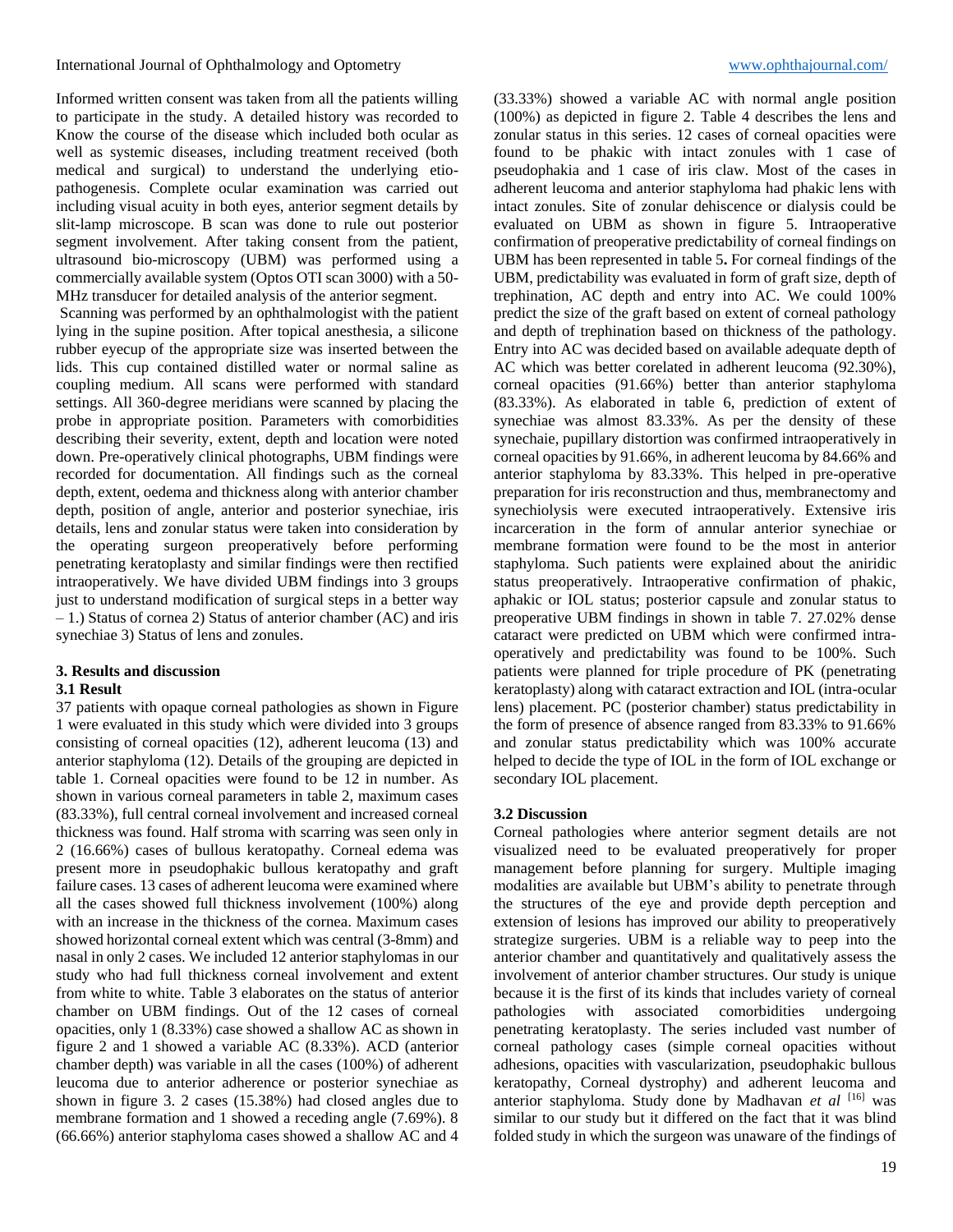the UBM and they were corelated later only after surgeon had given out the findings on his/her own intraoperatively. In our study, operating surgeon studied the UBM findings, predicted anterior segment comorbidities and planned the surgery accordingly which was helpful in achieving the desired goal of less surgical surprise by overshadowing the unforeseen complications. Most of the studies done previously were either single case report studies  $[7, 8, 12, 13, 14]$  or studies done to differentiate staphyloma from other scleral pathologies [11] Graft size and trephination depth UBM was very helpful in all the cases planned for penetrating keratoplasty as the prediction of graft size could be made in all cases (100%) and no variability was found. We could also predict the thickness of cornea which may be due to edema (72.86%) or scarring (16.66%). This helped us in deciding the trephination size and in adjusting the depth of trephination correctly as shown in UBM preoperatively. Same was found intraoperatively by the surgeon. No other study has been found in literature that has elaborated on these UBM findings and taken an advantage of it in keratoplasty. Iris synechiae, entry into AC and prevention of iris deformity another important finding was variability of AC depth due to anterior synechiae or membrane formation which was seen on slit lamp in few cases but confirmed on UBM. We could enter the AC from the available AC depth site. As per the density and strength of these synechaie, prediction for distortion of pupil was 91.66% in corneal opacities, 84.66% in adherent leucoma and 83.33% in anterior staphyloma. Intraoperative modifications were 8.37% in corneal opacities, 15.38% in adherent leucoma and 16.66% in anterior staphyloma. In a similar study by Madhavan *et al* (16) positive predictive value of anterior synechiae was 55.6% (5/9) and PAS was 73.1% (19/26). Posterior synechiae were also found showing annular (25% in corneal opacities, 7.69% in adherent leucoma) and sectoral pattern (8.33% in corneal opacities, 7.69% in adherent leucoma). In these cases, membranectomy (20.7%) and synechiolysis (21.14%) were planned and executed intraoperatively. This helped in management of any abrupt injuries to the iris and other anterior segment structures. Only study by Madhavan *et al* <sup>(16)</sup> gave positive predictive value of posterior synechiae as 80% (12/15).

In cases of anterior staphyloma, extensive irido-corneal incarceration was seen which was accurately predicted (83.33%) and so the surgeon was prepared for aniridia (16.66%) and possibility of the same was explained to the patient. In a few cases, there was confusion (23.08%) in irido-corneal adhesions or mere touch which could be confirmed only intraoperatively. Zhang *et al* also demonstrated the clock hours and locations of lens-iris–corneal touch which was similar to our study [10]. No other studies have mentioned about extent or course of synechiae in such details Study on congenital corneal opacification by Nischal *et al* has been done where they also found UBM examination as a preoperative guide, emphasized only on congenital cases undergoing PK and corelated ocular abnormalities such as aniridia and congenital Aphakia<sup>[8,9]</sup>.

In our study, cases from all age groups were included and the operating surgeon studied these cases along with their UBM findings, predicted intraoperative complications and planned the surgery accordingly which was helpful in achieving less surgical surprise. Lens and zonular status Patient showing cataractous changes (27.02%) were planned for triple procedure of penetrating keratoplasty with cataract extraction along with IOL implantation. In a case with zonular dialysis and another case with iris fixated lens showed corneal decompensation on UBM. Replacement of IOL were executed for these cases. Further, study by Rutnin *et al*<sup>[17]</sup> have also demonstrated the utility of UBM in managing of pseudophakic/AC IOL-related complications in general, and in evaluating the ease of cataract removal or IOL insertion during PK. Pavlin *et al* also stated that UBM could be used as an alternative to gonioscopy as it can't be used in corneal opacities. It also allows the surgeon to be prepared for difficulties that may be encountered on IOL extraction. In addition to this, UBM also helped in defining the mechanism of angle closure induced by zonular weakness and changes in lenticular configuration and position.  $[15]$  Our study has further demonstrated this finding by giving 100% accurate prediction for lens status in terms of presence/absence and location and PC status ranging from 83.33 - 91.66% accuracy. Madhavan *et al* [16] gave positive prediction value of posterior capsule (PC) in the form of presence of PC/PC remnants which was 92.9% (13/14). Status of pseudophakia in the form of - presence, centration, location in anterior chamber or posterior chamber. Presence of crystalline lens was also predicted by 100% (4/4) by them along with cataractous changes in anterior part of lens by 50% (1/2). If surgeon knows preoperatively the status of anterior segment as a whole hiding behind opaque cornea then this can be useful not only in detecting thickness of cornea but also the extent of the lesion, AC depth, angle details, iris synechiae, lens and zonular status. Our surgical success in penetrating keratoplasty was due to preplanning aided by the findings of the UBM done by an ophthalmologist and similar findings being rectified intraoperatively with required manipulation by the surgeon. Prognosis could be explained to the patient and follow up was recommended accordingly.

## **4. Tables and figures**

| Table 1: Corneal pathology grouping |  |  |
|-------------------------------------|--|--|
|-------------------------------------|--|--|

| <b>Corneal Pathologies (37)</b>                    | <b>Number of cases</b> |
|----------------------------------------------------|------------------------|
| Corneal opacities                                  |                        |
| Simple corneal opacities                           |                        |
| Corneal dystrophy                                  |                        |
| <b>Bullous keratopathy</b>                         |                        |
| Band shaped keratopathy with post PK graft failure |                        |
| Adherent Leucoma                                   | 13                     |
| Anterior Staphyloma                                |                        |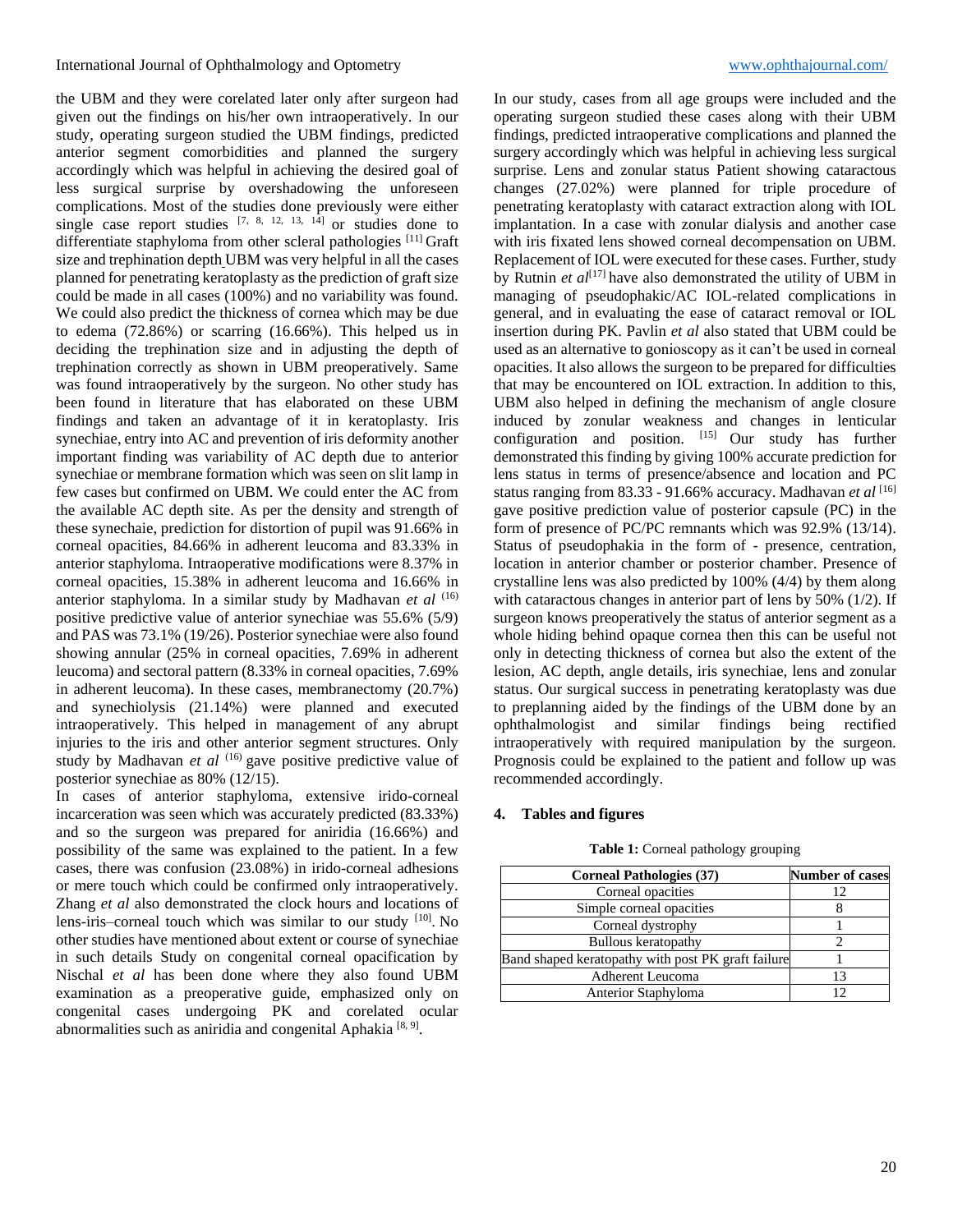# International Journal of Ophthalmology and Optometry [www.ophthajournal.com/](http://www.ophthajournal.com/)

|                           | <b>Corneal Opacity (12)</b> | <b>Adherent Leucoma (13)</b> | <b>Anterior Staphyloma (12)</b>              |
|---------------------------|-----------------------------|------------------------------|----------------------------------------------|
| Corneal Involvement       |                             |                              |                                              |
| <b>Full thickness</b>     | 10 (83.33%)                 | 13 (100%)                    | 12 (100%)                                    |
| Half stroma with scarring | $2(16.66\%)$                | $\overline{\phantom{a}}$     | ۰                                            |
| Corneal Edema             |                             |                              |                                              |
| Present                   | $8(66.66\%)$                | 10 (76.92%)                  | 9(75%)                                       |
| Absent                    | $4(33.33\%)$                | 3(23.07%)                    | 3(25%)                                       |
| <b>Corneal Extent</b>     |                             |                              |                                              |
| Central 3-8mm             | 11 (91.66%)                 | 11 (84.61%)                  | 12 (100%)                                    |
| Nasal                     | $1(8.33\%)$                 | 2(15.38%)                    | ۰                                            |
| <b>Corneal Thickness</b>  | 100% Increased              | 100 % increased              | Normal in 4 (33.33%) Increased in 8 (66.66%) |

## **Table 2:** Corneal findings on UBM in various corneal pathologies

Status of anterior chamber on UBM

# **Table 3:** Status of anterior chamber on UBM

| Anterior chamber depth (ACD) | <b>Corneal Opacity (12)</b>   | <b>Adherent Leucoma (13)</b> | <b>Anterior Staphyloma (12)</b> |
|------------------------------|-------------------------------|------------------------------|---------------------------------|
| Normal                       | 10 (83.33%)                   |                              |                                 |
| Shallow                      | $1(8.33\%)$                   |                              | $8(66.66\%)$                    |
| Variable                     | $1(8.33\%)$                   | 13 (100%)                    | 4 (33.33%)                      |
| Angle Position               |                               |                              |                                 |
| Normal                       | 10 (83.33%)                   | 10 (76.92%)                  | 12 (100%)                       |
| Membrane closed              | $2(16.66\%)$                  | $2(15.38\%)$                 | ٠                               |
| Receding angle               | ۰                             | 1(7.69%)                     | $\overline{\phantom{a}}$        |
| Anterior Synechaie           |                               |                              |                                 |
| Membrane (involving angles)  | $1(8.33\%)$                   | 6(46.15%)                    | $5(41.66\%)$                    |
| Sectoral                     | In 1 at 2-3 o clock $(8.33%)$ | 6(46.15%)                    | 7(58.33%)                       |
| Central                      |                               | 1(7.69%)                     | -                               |
| Absent                       | 10 (83.33%)                   | ٠.                           | ٠                               |
| posterior synechaie          |                               |                              |                                 |
| Annular                      | 3(25%)                        | 1(7.69%)                     |                                 |
| Sectoral                     | $1(8.33\%)$                   | 1(7.69%)                     | ٠                               |
| Membrane                     | $1(8.33\%)$                   |                              | 1(8.33%)                        |
| Absent                       | 7(58.33%)                     | 11 (84.6%)                   | 11 (91.66%)                     |

# **Table 4:** Status of lens and zonules on UBM

| <b>Zonules</b>  | <b>Corneal Opacity (12)</b> | <b>Adherent Leucoma (13)</b> | <b>Anterior Staphyloma (12)</b> |
|-----------------|-----------------------------|------------------------------|---------------------------------|
| Intact          | 10 (83.33%)                 | 11 (84.6%)                   | 11 (91.66%)                     |
| Dehiscence      | 1 (8.33%) at 6-8 o clock    | $1(7.69\%)$                  |                                 |
| <b>Dialysis</b> | 1 (8.33%) at 10-12 o clock  | $(7.69\%)$                   | $(8.33\%)$                      |
| Lens            |                             |                              |                                 |
| Phakic          | 9 (75%)                     | 12 (92.3%)                   | 12 (100%)                       |
| Pseudophakic    | $2(16.66\%)$                | $(7.69\%)$                   | -                               |
| Iris claw       | $(8.33\%)$                  |                              | ۰                               |

#### **Table 5:** Intraoperative confirmation of preoperative predictability of corneal findings on UBM

|                          |                                              | Size of graft |      | <b>Trephination depth</b> |  |                                                              | Anterior chamber entry |             |        |  |
|--------------------------|----------------------------------------------|---------------|------|---------------------------|--|--------------------------------------------------------------|------------------------|-------------|--------|--|
|                          | Adequate Not adequae Prediction (%) Adequate |               |      | Not adequae               |  | Prediction Achievd in estimatd clock Not achieved Prediction |                        |             |        |  |
|                          |                                              |               |      |                           |  | (96)                                                         | hours (same)           | (different) | (% )   |  |
| Corneal Opacities (12)   |                                              |               | 100% |                           |  | 100%                                                         |                        |             | 91.66% |  |
| Adherent Leucoma (13)    |                                              |               | 100% |                           |  | 100%                                                         |                        |             | 92.30% |  |
| Anterior Staphyloma (12) |                                              |               | 100% |                           |  | 100%                                                         |                        |             | 83.33% |  |

## **Table 6:** Intraoperative confirmation of prediction of preoperative UBM findings on status of Iris

|                             |                                 | <b>Extent of synechaie</b> |      |                                                     |    | <b>Iris reconstruction</b>         |                 | <b>Pupil distortion</b> |                                    |        |  |
|-----------------------------|---------------------------------|----------------------------|------|-----------------------------------------------------|----|------------------------------------|-----------------|-------------------------|------------------------------------|--------|--|
|                             | more than less than<br>expected | expected                   | same | <b>Prediction</b><br>as predicted changes<br>$($ %) |    | <b>Prediction</b><br>$\frac{9}{6}$ | as<br>predicted | changes                 | <b>Prediction</b><br>$\frac{1}{2}$ |        |  |
| corneal opacities (12)      |                                 |                            | 10   | 83.33%                                              |    |                                    | 91.66%          |                         |                                    | 91.66% |  |
| adherent leucoma (13)       |                                 |                            | 10   | 76.92%                                              |    |                                    | 84.66%          |                         |                                    | 84.66% |  |
| anterior staphyloma<br>(12) |                                 |                            | 10   | 83.33%                                              | 10 | ◠                                  | 83.33%          | 10                      | ◠                                  | 83.33% |  |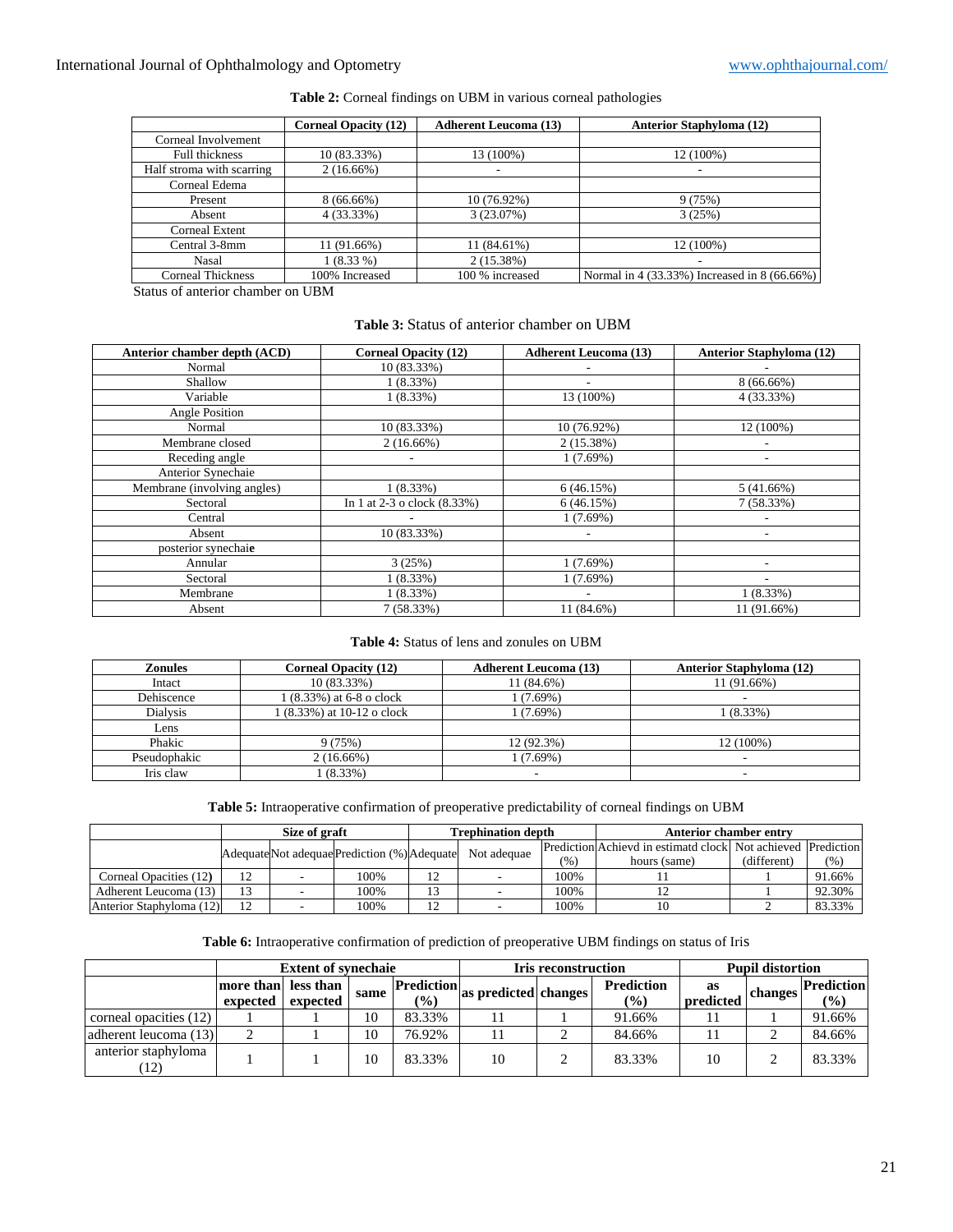# International Journal of Ophthalmology and Optometry [www.ophthajournal.com/](http://www.ophthajournal.com/)

|                             | <b>Phakic Status Interms of Cataract</b> |             |                   | <b>Iol</b> position |        |           | <b>Posterior Capsule Status</b> |               |  |            | <b>Status of Zonules</b> |            |        |             |
|-----------------------------|------------------------------------------|-------------|-------------------|---------------------|--------|-----------|---------------------------------|---------------|--|------------|--------------------------|------------|--------|-------------|
|                             | Cataractous                              | Non         | Prediction In the |                     | In     | Elsewhere | Prediction                      | PresentAbsent |  | Prediction | Intacti                  | Dehiscence | Absent | Predicition |
|                             |                                          | Cataractous | $(\% )$           | bag                 | sulcus |           | (% )                            |               |  | (%)        |                          | /Dialysis  |        | $(\%)$      |
| corneal opacities<br>(12)   |                                          |             | 100%              | =                   |        |           | 100%                            | 10            |  | 83.33%     | 10                       |            | -      | 100%        |
| Adherent<br>leucoma (13)    |                                          |             | 100%              | _                   |        |           | 100%                            |               |  | 84.61%     |                          |            | -      | 100%        |
| anterior<br>staphyloma (12) |                                          |             | 100%              |                     |        |           | 100%                            |               |  | 91.66%     |                          |            | -      | 100%        |

**Table 7:** Intraoperative confirmation of phakic, aphakic or IOL status; posterior capsule and zonular status to preoperative UBM findings



**Fig 1:** Various groups **o**f Cornal pathologies



**Fig 2:** Clinical pictuer with UBM finding im simple corneal opacity and anterior staphyloma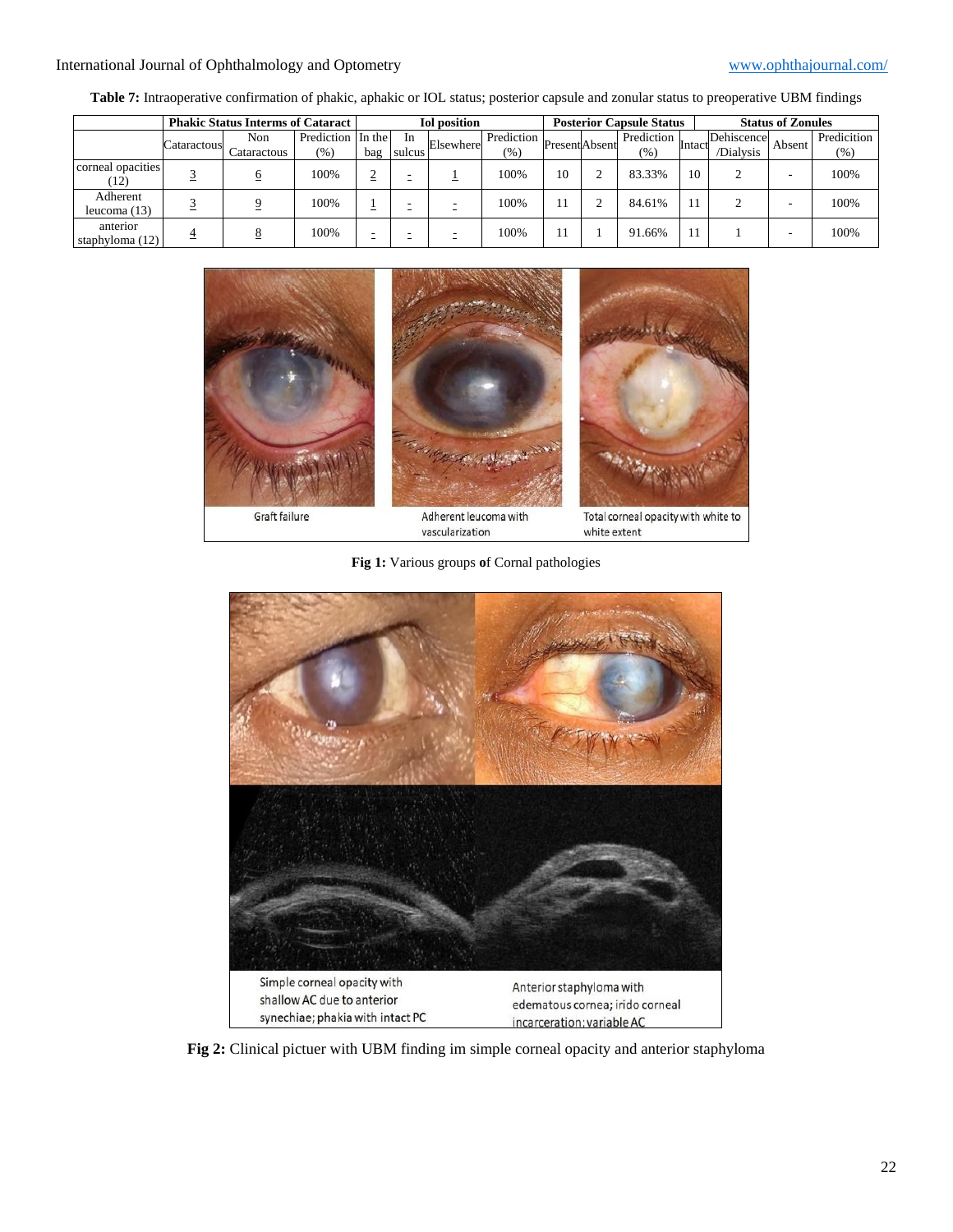

edematous cornea and annular anterior synechiae and shallow AC with closed angles; phakic

**Fig 3:** Clinilcal picture and ubm finding in adherent leucoma



**Fig 4:** Ubm showing various anterior segment pathologies